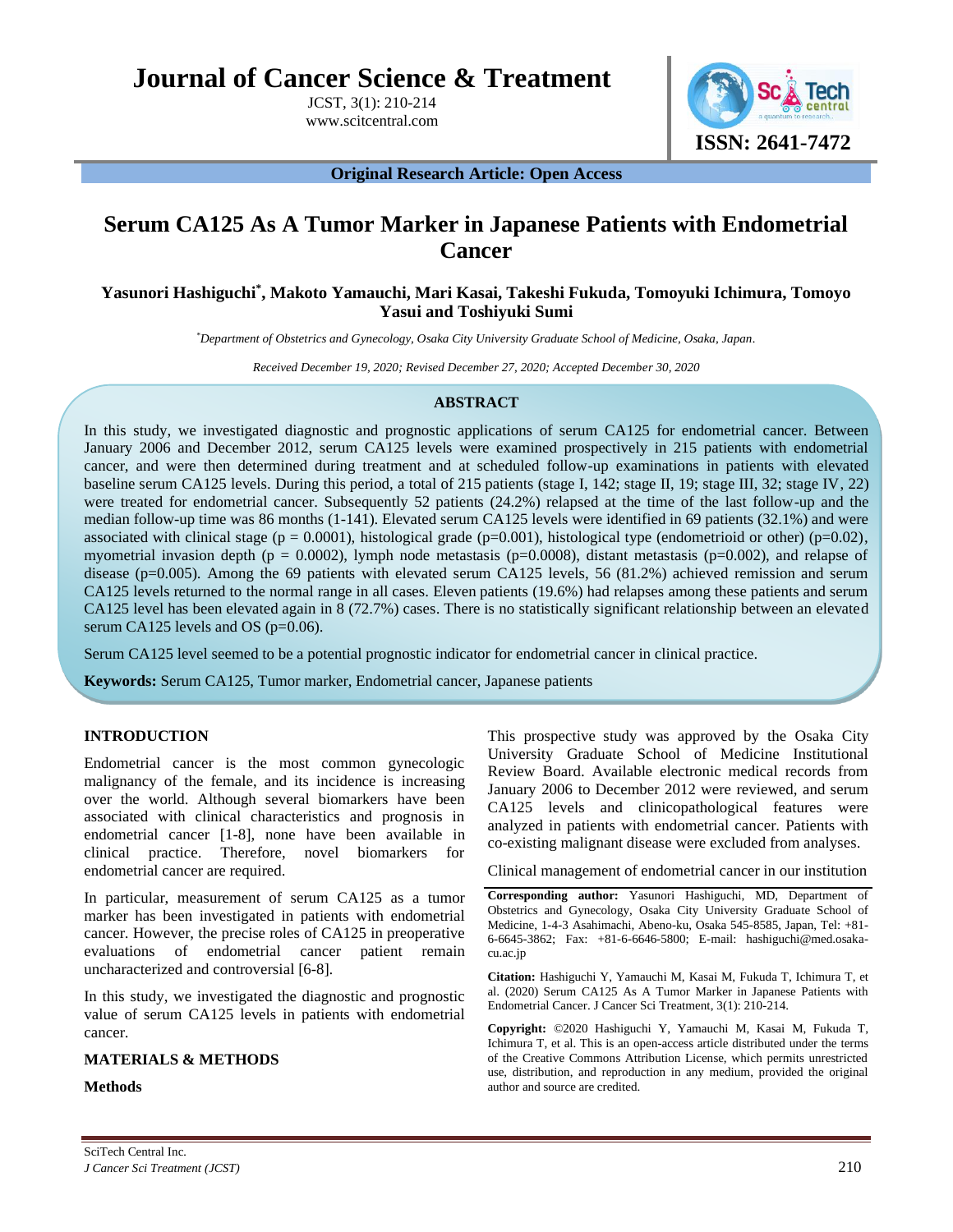was performed by gynecologic oncologists and diagnoses were established by curettage. All patients were clinically and/or surgically classified according to the International Federation of Gynecology and Obstetrics (FIGO) surgical staging system [9]. Histological diagnoses were confirmed using microscopic examinations of hematoxylin- and eosinstained sections according to the World Health Organization criteria. In operable cases, patients received total abdominal or radical hysterectomy plus bilateral salpingooophorectomy. Peritoneal fluid samples were obtained for cytological testing, and systemic pelvic lymphadenectomy was performed in most cases. Para-aortic lymph node sampling was performed in patients with intermediate or high-risk disease. In patients without lymph node adenectomy, lymph nodes of  $>1$  cm were detected using computed tomography (CT) and/or resonance imaging (MRI) and were considered positive lymph nodes. After surgery, adjuvant chemotherapy was provided for patients with intermediate or high-risk disease. No hormonal therapies or targeted treatments such as monoclonal antibodies or tyrosine kinase inhibitors were administered. Patient treatments were followed with gynecologic examinations including trans-vaginal and/or abdominal ultrasonography and cytological testing of vaginal cut edges, and laboratory examinations including assessments of tumor marker expression. Further CT and/or MRI examinations were performed for patients with clinically suspicious symptoms and/or elevated tumor marker levels. Recurrent disease was diagnosed using biopsy or imaging methods.

Serum CA125 levels were measured before therapy during pre-treatment examinations. A lower level of 35 U/ml was used as the cut-off for normal values of serum CA125 levels. In patients with elevated baseline serum CA125 levels, these were measured again during treatment and at scheduled follow-up examinations. Intervals between follow-up appointments are as shown below; every 2 months for the first 1-3 years after treatment, every 6 months for the 4-5 years after treatment, and annually from the  $6<sup>th</sup>$  year after treatment.

#### **Statistical analysis**

Relationships between clinical groups were analyzed using Fisher's exact probability test. In the analyses of disease relapse, survival distributions were calculated using the Kaplan-Meier method, and relapse-free patients included those with no evidence of disease recurrence and those who died due to unrelated causes. Univariate and multivariate Cox regression analyses were used to identify variables associated with relapse-free survival and associations were considered significant when  $p < 0.05$ .

#### **RESULTS AND DISCUSSION**

Clinical characteristics of patients with endometrial cancer

Clinical characteristics of patients with endometrial cancer are shown in **Table 1**. During this period, a total of 215 patients (stage I, 142; stage II, 19; stage III, 32; stage IV, 22) were administrated. The median age was 60 years (28-85), and histology types included 191 endometrioid and histology types included 191 endometrioid adenocarcinomas, seven carcinosarcomas, five serous adenocarcinomas, five adenosquamous carcinomas, three mucinous adenocarcinomas, two clear cell adenocarcinomas, one small cell carcinoma and one undifferentiated carcinoma. Histological grades were defined as grades 1, 2, and 3 in 71, 83, and 61 cases, respectively. Surgery was performed as primary therapy in 212 cases (98.6%) and chemotherapy was performed in three inoperable cases (1.4%). Surgery included total abdominal or radical hysterectomy plus bilateral salpingo-oophorectomy in 210 patients (97.7%) and additional lymphadenectomy was performed in 194 patients (90.2%). Para-aortic lymph node biopsies were performed in 24 patients (11.2%) and tumor biopsies were taken from two patients (0.9%) with advanced disease. After surgery, adjuvant chemotherapy was provided for 101 patients (47.0%) with intermediate or high-risk disease, and included paclitaxel and carboplatin therapy (TC) in 86 patients, docetaxel and carboplatin therapy (DC) in 10 patients, and docetaxel and cisplatin therapy (DP) in five patients. TC therapy was provided for three inoperable cases, and 52 patients (24.2%) had relapse of disease at the time of the last follow-up. The median follow-up time for all patients was 86 months (1-141).

| Age (years)    | $60(28-85)$ |
|----------------|-------------|
| Histology      |             |
| Endometrioid   | 191         |
| Carcinosarcoma | 7           |
| Serous         | 5           |
| Adenosquamous  | 5           |

**Table 1.** Patient characteristics.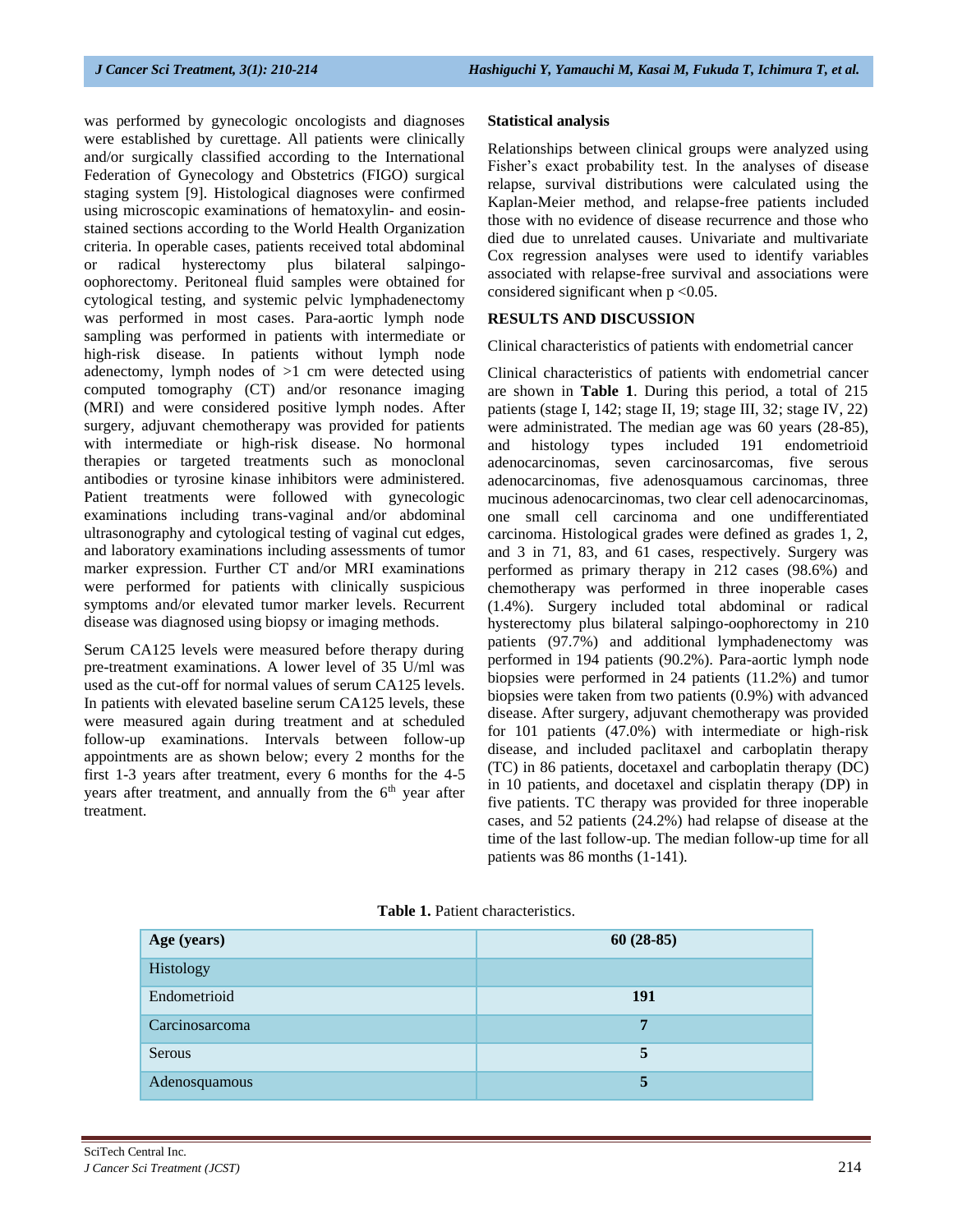| Muconous           | $\mathbf{3}$   |
|--------------------|----------------|
| Clear              | $\overline{2}$ |
| Small              | $\mathbf{1}$   |
| Undifferentiated   | $\mathbf{1}$   |
| Stage              |                |
| $\mathbf{1}$       | 142            |
| $\mathbf{2}$       | 19             |
| 3                  | 32             |
| $\overline{4}$     | 22             |
| Histological grade |                |
| $\,1\,$            | 71             |
| $\overline{2}$     | 83             |
| 3                  | 61             |

#### **Serum CA125 level in patients with endometrial cancer**

Serum CA125 levels and clinical characteristics are shown in Table 2. Elevated serum CA125 levels were detected in 69 patients (32.1%), and were significantly more elevated in patients with histological grade 3 (49.2%) disease than in those with grades 1 and 2  $(25.3\%)$  disease (p = 0.001). Serum CA125 levels were significantly elevated in patients with myometrial invasion depth  $> 1/2$  (48.1%) than in those with myometrial invasion depth  $\langle 1/2 \rangle$  (23.2%) (p=0.0002). Moreover, serum CA125 levels were significantly elevated in patients with lymph node metastasis (56.8%) than in those without lymph node metastasis (27.0%) (p=0.001), and elevated in patients with distant metastasis (63.6%) than in those without distant metastasis (28.5%) (p=0.002). Therefore, serum CA125 levels were significantly elevated in patients with stage III+IV (55.6%) than in patients with stage I+II (24.2%) (p=0.0001). Elevated serum CA125 levels were not associated with age, menopausal status, or body mass index (BMI).

Among the 69 patients with elevated serum CA125 levels, 56 (81.2%) achieved remission and serum CA125 levels returned to the normal range in all cases. Eleven patients (19.6%) had relapses among these patients and serum CA125 level has been elevated again in 8 (72.7%) cases. Although the patients with elevated serum CA125 levels had significantly frequent relapse of disease (50.0%) more than the patients with normal level  $(26.9\%)$  (p=0.005), there is no statistically significant relationship between an elevated serum CA125 levels and OS (p=0.06).

| Table 2. Serum CA125 levels and clinicopathological characteristics. |  |  |  |
|----------------------------------------------------------------------|--|--|--|
|                                                                      |  |  |  |

| <b>Variables</b>   | <b>Serum CA125 level</b> |               | $p$ -value |  |
|--------------------|--------------------------|---------------|------------|--|
|                    | <b>Elevated</b>          | <b>Normal</b> |            |  |
| Age (years)        |                          |               |            |  |
| <65                | 45 (32.8%)               | 92 (67.2%)    | 0.88       |  |
| $\geq 65$          | 24 (30.8%)               | 54 (69.2%)    |            |  |
| <b>Stage</b>       |                          |               |            |  |
| $I+II$             | 39 (24.2%)               | 122 (75.8%)   | 0.0001     |  |
| $III+IV$           | $30(55.6\%)$             | 24 (44.4%)    |            |  |
| Histological grade |                          |               |            |  |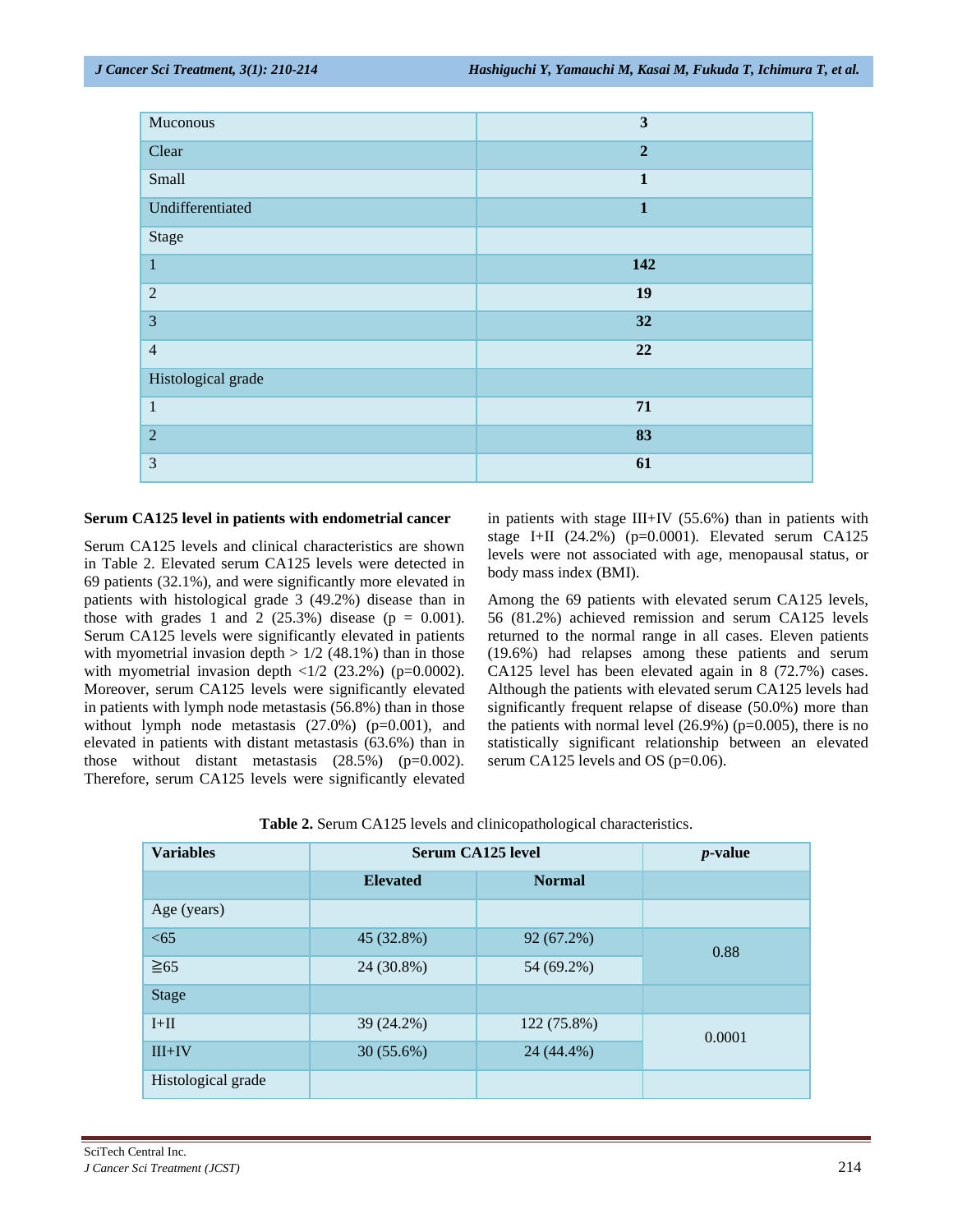| Grade $1+2$           | 39 (25.3%) | 115 (74.7%) | 0.001  |  |
|-----------------------|------------|-------------|--------|--|
| Grade3                | 30 (49.2%) | 31 (50.8%)  |        |  |
| Histology             |            |             |        |  |
| Endometrioid          | 56 (29.3%) | 135 (70.7%) | 0.02   |  |
| Other                 | 13 (54.2%) | 11 (45.8%)  |        |  |
| Lymph node metastasis |            |             |        |  |
| Negative              | 48 (27.0%) | 130 (73.0%) | 0.001  |  |
| Positive              | 21 (56.8%) | 16(43.2%)   |        |  |
| Distant metastasis    |            |             |        |  |
| Negative              | 55 (28.5%) | 138 (71.5%) | 0.002  |  |
| Positive              | 14 (63.6%) | $8(36.4\%)$ |        |  |
| Myometrial invasion   |            |             |        |  |
| <1/2                  | 32 (23.2%) | 106 (76.8%) | 0.0002 |  |
| >1/2                  | 37 (48.1%) | 40 (51.9%)  |        |  |
| Menopause             |            |             |        |  |
| Pre                   | 21 (38.2%) | 34 (61.8%)  | 0.31   |  |
| Post                  | 48 (30.0%) | 112 (70.0%) |        |  |
| Body mass index       |            |             |        |  |
| <25                   | 41 (29.5%) | 98 (70.5%)  | 0.29   |  |
| $>25$                 | 28 (36.8%) | 48 (73.2%)  |        |  |
| Relapse of disease    |            |             |        |  |
| No                    | 45 (26.9%) | 122 (73.1%) | 0.005  |  |
| Yes                   | 24 (50.0%) | 24 (50.0%)  |        |  |

## **DISCUSSION**

Numerous studies investigate biomarkers for endometrial cancer [1-8]. In particular, measurement of serum CA125 as a tumor marker has been investigated in patients with endometrial cancer. Duk [6] reported that CA125 was a useful marker in endometrial carcinoma and Patsner [7] demonstrated its utility as a marker for monitoring treatment effects in patients with advanced endometrial cancer. However, the precise roles of CA125 in preoperative evaluations of endometrial cancer patient remain uncharacterized and controversial [6-8]. Nonetheless, no other potential tumor markers have been validated for prognosis and classification of endometrial cancers, warranting identification of tumor markers that can inform the management of patients with endometrial cancer.

In the present study, elevated serum CA125 levels were identified in 69 patients (32.1%) with endometrial cancer.

Serum CA125 levels were significantly elevated in patients with stage III+IV (55.6%) than in patients with stage I+II (24.2%) (p=0.0001). In general, 15% to 25% of patients with disease that is clinically confined to the uterus have elevated serum CA125 levels [6-8], whereas approximately 75% of patients with metastatic disease have elevated serum CA125 levels [7]. Our data is similar with previous reports.

The present study also shows that significantly elevated serum CA125 levels were more common (49.2%) among patients with histological grade3 than in those with grades 1 and 2 (25.3%; p=0.001). Elevated serum CA125 levels were also significantly more prevalent in patients with myometrial invasion depth  $>1/2$  (48.1%) than in those with myometrial invasion depth  $< 1/2$  (23.2%; p=0.0002). Moreover, serum CA125 levels were more common (56.8%) among patients with lymph node metastasis than in those without lymph node metastasis (27.0%; p=0.001), and more common